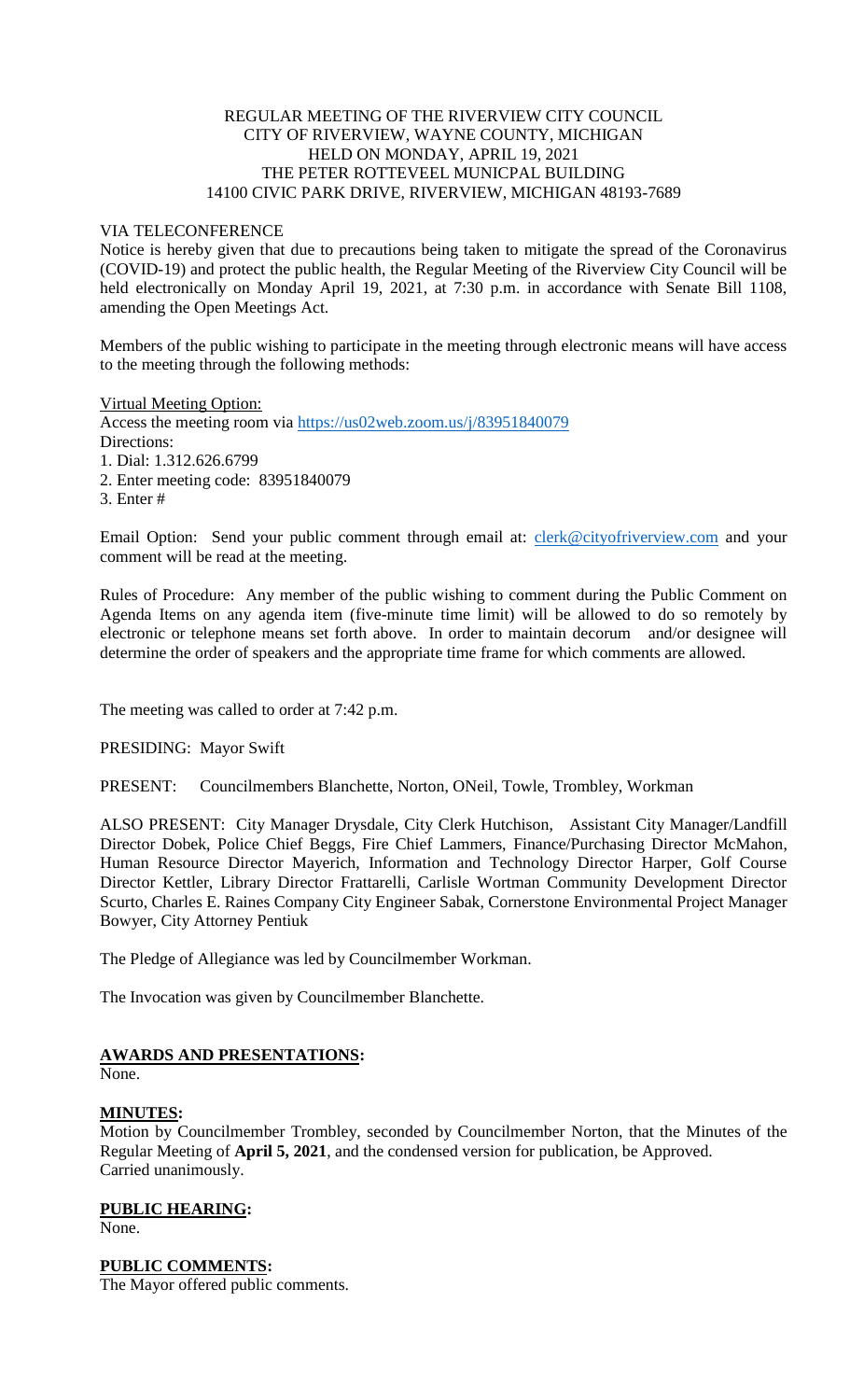### **ORGANIZATIONAL BUSINESS:**

Motion by Councilmember Norton, seconded by Councilmember Towle, that the Re-appointment of Mr. **Brian Webb** to the **Economic Development Corporation** and **Brownfield Redevelopment Authority** for a **six** year term set to expire **April 1, 2027** be Approved. Carried unanimously.

Motion by Councilmember Trombley, seconded by Councilmember Towle, that the Appointment of Ms. **Nicole Clark** to the **Economic Development Corporation** and **Brownfield Redevelopment Authority** for a **six** year term set to expire **April 1, 2027** be Approved. Carried unanimously.

# **CONSENT AGREEMENT:**

Motion by Councilmember Trombley, seconded by Councilmember ONeil, that the Consent Agenda be Approved as follows:

- Approve **Special Events** Application from **Riverview Community High School** to hold the **2021 Graduation Ceremony** in **Young Patriots Park June 3, 2021**, with a rain date of June 10, 2021.
- Approve **Special Events Application** from **Riverview Community High School** to Hold the **Class of 2021 Senior Sunset** in **Young Patriots Park** on **May 11, 2021**, with a rain date of May 19, 2021.
- Approve **Special Events Application** from **Riverview Seitz Middle School 8 th Grade Memory Dance** to be held in **Young Patriots Park** on **June 4, 2021**.
- Approve **Special Events Application** from **Grace Point Church** to hold the **Grace Point Night Market** on the Church Property on **June 5, 2021**.
- Budget Amendment as follows:

| Description            | <b>Account Number</b> | Current<br>Appropriation | Amended<br>Appropriation | Amendment or<br>Change |
|------------------------|-----------------------|--------------------------|--------------------------|------------------------|
| 2020/21 Golf           |                       |                          |                          |                        |
| Pro Shop Sales         | 584-000-675.010       | 55,000.00                | 67,500.00                | 12,500.00              |
| Merchandise for Resale | 584-542-675.010       | 35,096.66                | 45,096.66                | 10,000.00              |

JUSTIFICATION: To increase both the pro shop sales revenue line item and the merchandise for resale line item due to greater than anticipated sales from additional golfers playing and the closure of a local golf equipment store.

Carried unanimously.

#### **RESOLUTIONS:**

None.

A.

#### **ADMINISTRATION**:

Motion by Councilmember Trombley, seconded by Councilmember Towle, that Authorization to **Receive** and **Place** on **File** and **Concur** with the **Local Officers' Compensation Commission Recommendation**, be Approved.

Carried unanimously.

Motion by Councilmember Trombley, seconded by Councilmember Workman, that Authorization for Execution of Letter of Intent with **Destination Downriver Coalition** for a **Three-Year Funding** Agreement in the Amount of \$**5,000.00 per year**, be Approved. Carried unanimously.

# **ORDINANCES:**

Motion by Councilmember Trombley, seconded by Councilmember Norton, that the Clerk be Authorized to give the **Second Reading**, by Title Only, of Proposed **Ordinance No. 721**, to Amend Chapter 38 of the Riverview Code of Ordinances, by repealing and readopting Section 38-124 concerning **Switchblade Knives**, be Approved. Carried unanimously.

PROPOSED ORDINANCE NO. 721

AN ORDINANCE TO AMEND CHAPTER 38 OF THE RIVERVIEW CODE, "OFFENSES AND MISCELLANEOUS PROVISIONS", BY THE REPEAL AND READOPTION OF SECTION 38-124, "DANGEROUS WEAPONS", OF ARTICLE IV, "OFFENSES INVOLVING PUBLIC SAFETY", TO BE CONSISTENT WITH STATE LAW CONCERNING SWITCHBLADE KNIVES.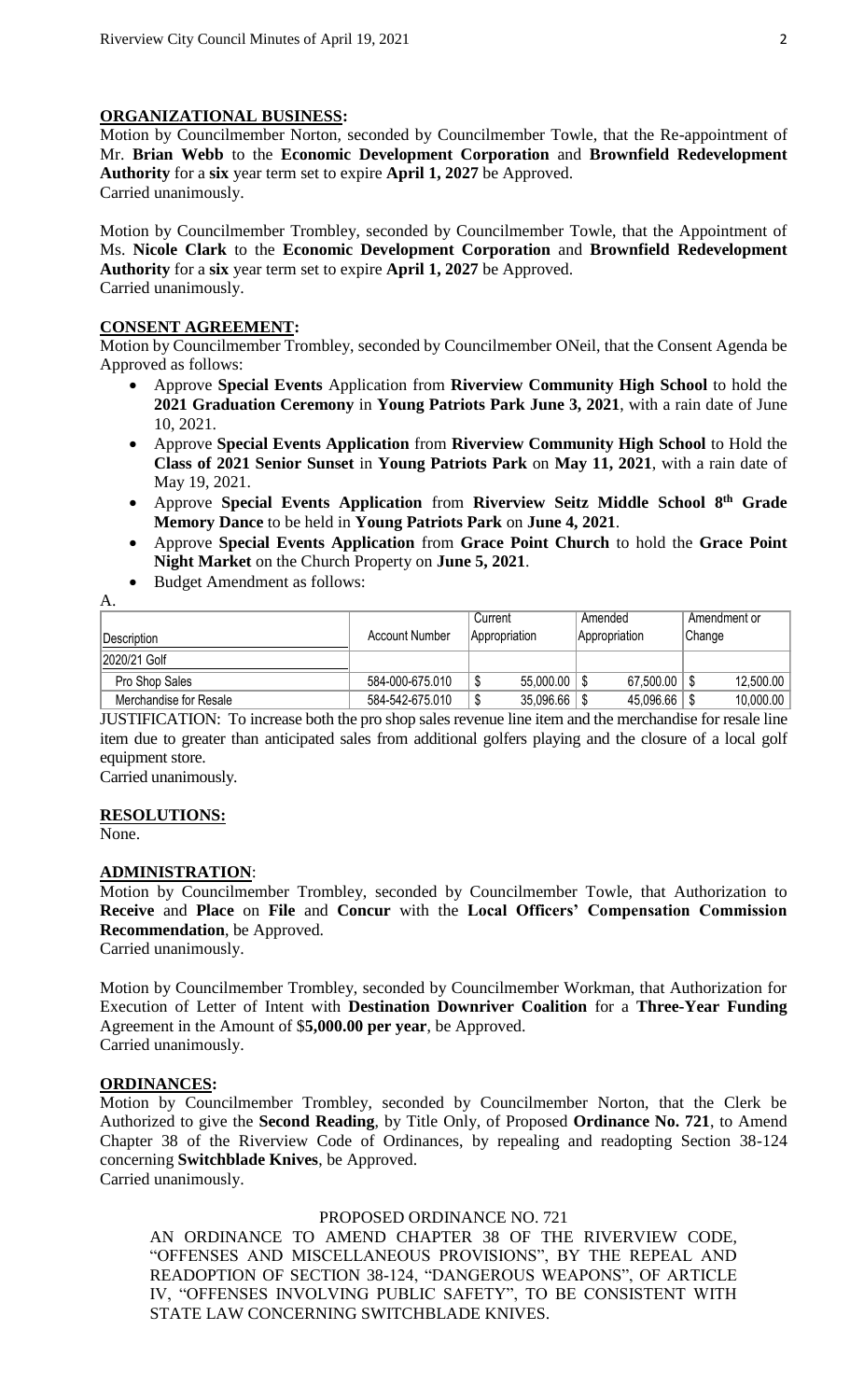### THE CITY OF RIVERVIEW ORDAINS:

ARTICLE I. Adoption: That in order to be consistent with state law concerning switchblade knives, Section 38-124, "Dangerous Weapons", is hereby repealed and readopted to hereafter read as follows:

### CHAPTER 38 OFFENSES AND MISCELLANEOUS PROVISIONS ARTICLE IV. OFFENSES INVOLVING PUBLIC SAFETY

Section 38-124. – Dangerous weapons.

- (a) No person shall within the city possess any instrument or weapon of the kind commonly known as a blackjack, slingshot, sand club, sandbag or metal knuckles.
- (b) No person shall within the city possess, with intent to use unlawfully against another, an imitation pistol, or a dagger, dirk, razor, stiletto, knife or other dangerous weapon.

ARTICLE II. Penalty: A person violating this ordinance shall be punished in accordance with Section 1-8 of the Code of Ordinances of the City of Riverview, unless a different penalty is expressly provided in this ordinance.

ARTICLE III. Severability: Should any word, sentence, phrase or any portion of this Ordinance be held in a manner invalid by any Court of competent jurisdiction or by any agency having authority to do so for any reason whatsoever, such holding shall be construed and limited to such word, sentence, phrase or any portion of the Ordinance held to be invalid and shall not be construed as affecting the validity of any remaining words, sentence, phrases or portions of the Ordinance.

ARTICLE IV. Conflicting Ordinances: All prior existing ordinances adopted by the City of Riverview inconsistent or in conflict with the provisions of this Ordinance are, to the extent of such conflict or inconsistency, hereby expressly repealed.

ARTICLE V. Codification; Scrivener's Errors:

(a). Article I of this Ordinance shall be codified, and all other sections shall not be codified.

(b). The sections, divisions and provisions of this Ordinance may be renumbered or re-lettered as deemed appropriate by the Code codifier.

(c). Typographical errors and other matters of a similar nature that do not affect the intent of this Ordinance, as determined by the City Clerk and City Attorney, may be corrected with the endorsement of the City Manager, or designee, without the need for a public hearing.

ARTICLE VI. Reading and Publication: This Ordinance shall be given a first reading on April 5, 2021, shall be given a second reading on April 19, 2021, shall be adopted on April 19, 2021, and shall be published and become effective upon publication. The Clerk shall publish a summary of this ordinance and include in the publication notice that a true copy of the Ordinance can be inspected or obtained at the Clerk's office.

ADOPTED, APPROVED AND PASSED by the City Council of the City of Riverview this  $19<sup>th</sup>$  day of April, 2021.

The undersigned hereby certifies that the foregoing is a true and accurate copy of the ordinance adopted by the City Council of the City of Riverview at a regular meeting held on April 5, 2021.

Cynthia M. Hutchison, City Clerk

\_\_\_\_\_\_\_\_\_\_\_\_\_\_\_\_\_\_\_\_\_\_\_\_\_\_\_\_\_\_\_\_\_\_\_\_

Motion by Councilmember Trombley, seconded by Councilmember Towle, that Proposed Ordinance **No. 721** be **Adopted.** Carried unanimously.

**OTHER:** None.

**CLOSED SESSION:** None.